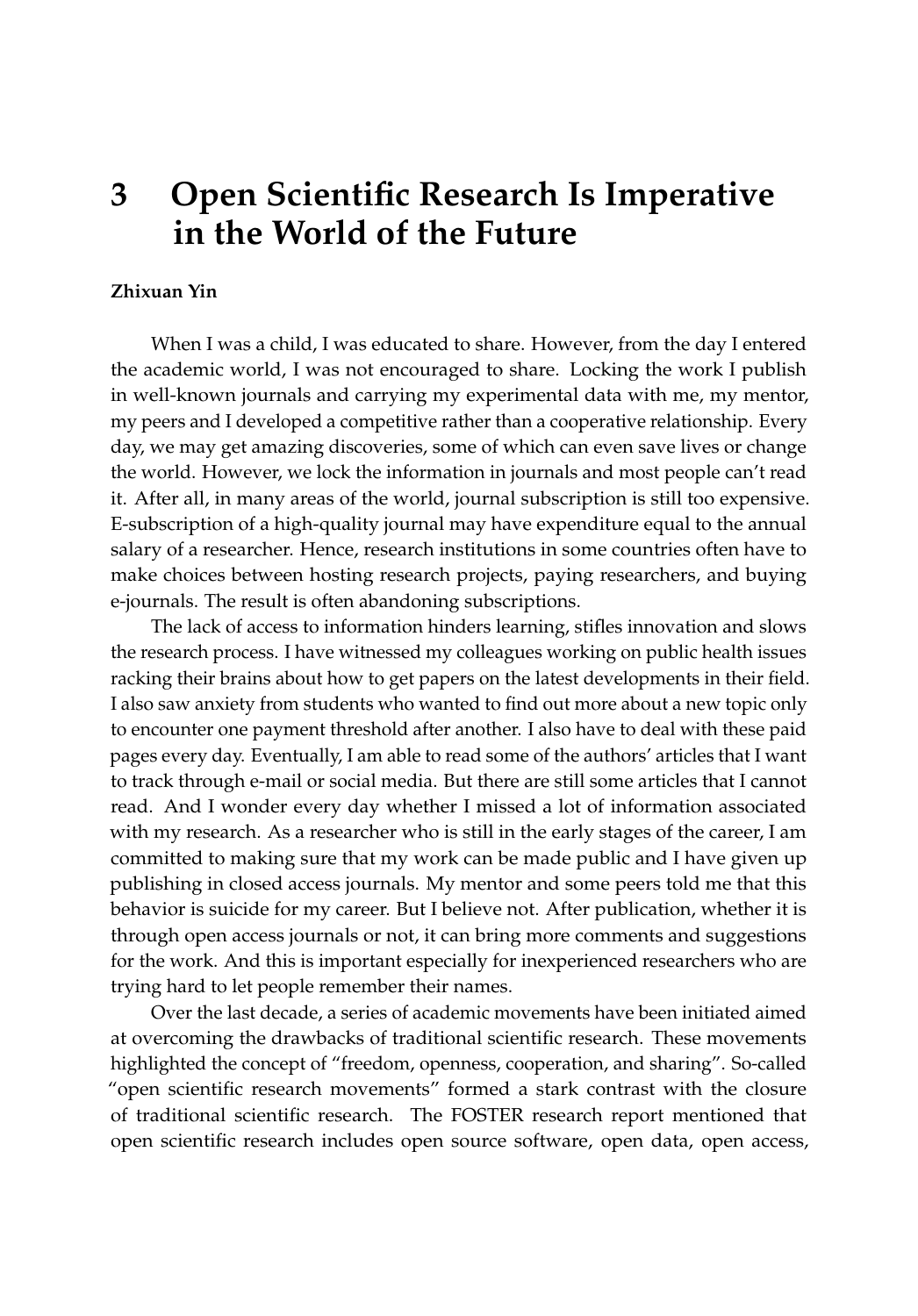## Zhixuan Yin

open research methods, open peer review, and open educational resources, etc. [\[1\]](#page-2-0). Among them, open access and open data play crucial roles in the open scientific research movement. They allow scientific research to be shared, copied, displayed, and published in a fast and efficient manner. "Because of the ability to share good scientific research results and to spread and exchange knowledge in an unrestricted way, you can increase mutual understanding, encourage each other, and promote healthy competition" said Dr. Ed Gerstner, Head of Open Research, Greater China, Nature Publishing Group [\[2\]](#page-2-1). Open access cannot only expand the dissemination ability of traditional academic journal papers, but also be beneficial to the mutual encouragement, cooperation and progress of scientific research in the future. Through data sharing and other people's evaluation and analysis, the sharers can know the credibility of their data and research direction and many "rejected" data can be used. At the same time, sharing data can also help expand the possibility of scientific research cooperation and promote multidisciplinary cooperation, which is also conducive to fulfilling the enormous potential of the scientific research community.

The advent of Science 2.0, preprinting, open peer review, open data repositories, and innovation driven by the socialization of scientific research through the use of internet, promotes the diversification of scientific exchanges and provides a breeding ground for the birth of an open scientific era. The OECD report "Making open science a reality" pointed out that network and online platforms provide new opportunities for the organization and publication of research projects, scientific literature, and large data sets [\[3\]](#page-2-2). Information and communication technologies make it possible to collect large-scale data and information as the basis of scientific experiments and research, making science more and more driven by data. And online storage makes it easier to obtain and use scientific research information. All these have accelerated the transfer of knowledge between researchers and fields, opened up new ways of cooperation and new research methods, and led to the rapid development of "open scientific research".

As global scientific and technological cooperation has become increasingly widespread and science and technology innovation organizations in different countries have infiltrated each other, open scientific research is becoming a national strategy. The "Open Science and Research Roadmap 2014–2017" released by The Finnish Ministry of Education and Culture, clearly stated that Finland should become the leader country of open research in 2017 [\[4\]](#page-2-3). Horizon 2020 proposed publicly-funded research in Europe to ensure and strengthen open access to scientific publications and scientific data. A series of reports concerning the "European Union's 7th Framework Programme" issued by the Council of the European Union pointed